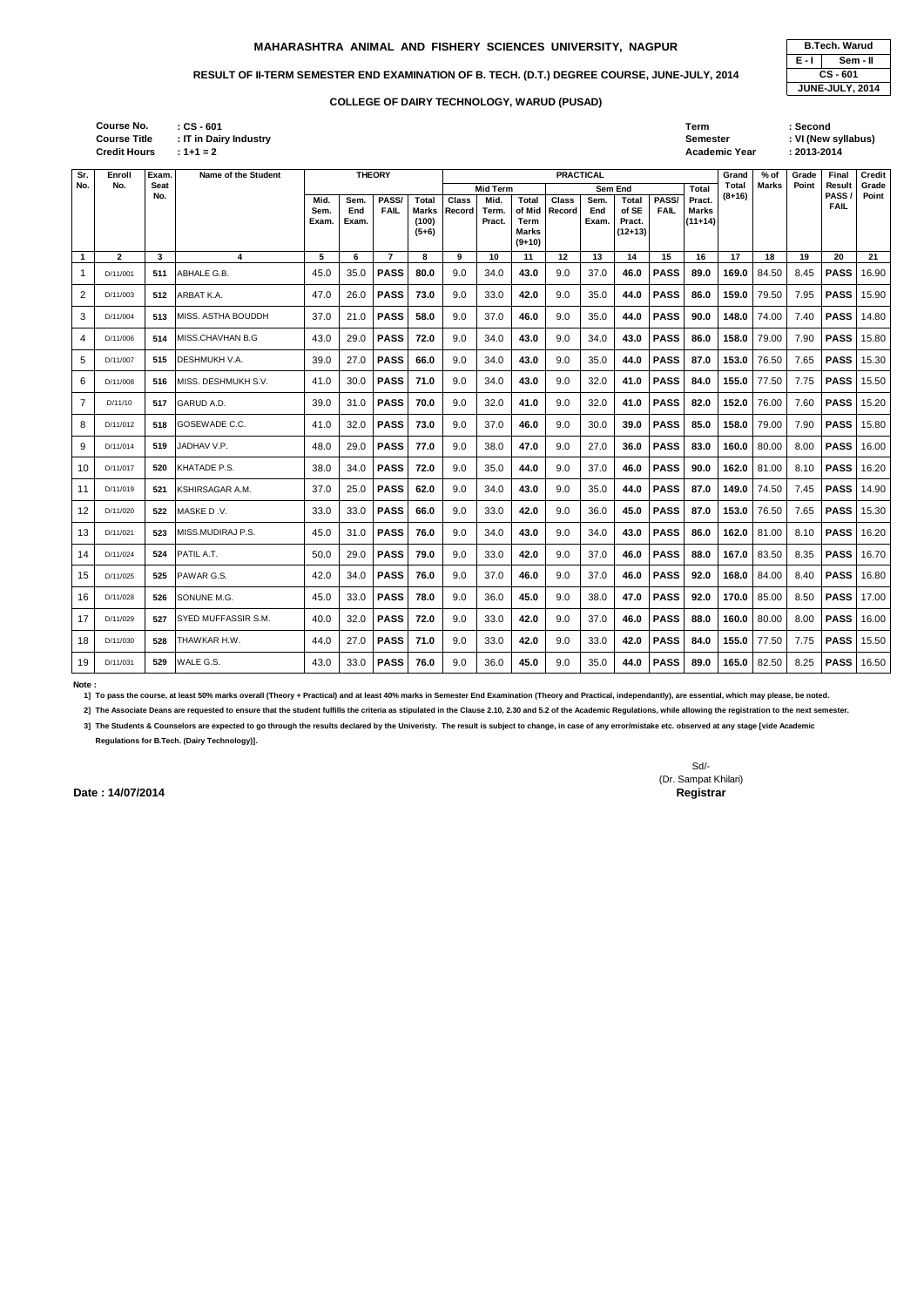Semester : VI (New syllabus) **: 3+1 = 4 Academic Year : 2013-2014**

|       | <b>B.Tech. Warud</b> |  |  |  |  |  |  |  |  |  |
|-------|----------------------|--|--|--|--|--|--|--|--|--|
| E - I | Sem - II             |  |  |  |  |  |  |  |  |  |
|       | <b>DBM - 607</b>     |  |  |  |  |  |  |  |  |  |
|       | JUNE-JULY, 2014      |  |  |  |  |  |  |  |  |  |

| <b>Course No.</b>   | <b>DBM - 607</b>                         | Term                 | Second  |
|---------------------|------------------------------------------|----------------------|---------|
| <b>Course Title</b> | : Financial Management & Cost Accounting | Semester             | VI (New |
| <b>Credit Hours</b> | $3+1=4$                                  | <b>Academic Year</b> | 2013-20 |

| Sr.            | Enroll       | Exam.       | Name of the Student        | <b>THEORY</b>         |                      |                      |                                                  | <b>PRACTICAL</b>       |                         |                                                     |                        |                             |                                            |                      |                                     |              | % of         | Grade | Final               | <b>Credit</b> |
|----------------|--------------|-------------|----------------------------|-----------------------|----------------------|----------------------|--------------------------------------------------|------------------------|-------------------------|-----------------------------------------------------|------------------------|-----------------------------|--------------------------------------------|----------------------|-------------------------------------|--------------|--------------|-------|---------------------|---------------|
| No.            | No.          | <b>Seat</b> |                            |                       |                      |                      |                                                  |                        | <b>Mid Term</b>         |                                                     |                        |                             | Sem End                                    |                      | Total                               | <b>Total</b> | <b>Marks</b> | Point | Result              | Grade         |
|                |              | No.         |                            | Mid.<br>Sem.<br>Exam. | Sem.<br>End<br>Exam. | PASS/<br><b>FAIL</b> | <b>Total</b><br><b>Marks</b><br>(100)<br>$(5+6)$ | <b>Class</b><br>Record | Mid.<br>Term.<br>Pract. | <b>Total</b><br>of Mid<br>Term<br>Marks<br>$(9+10)$ | <b>Class</b><br>Record | Sem.<br><b>End</b><br>Exam. | <b>Total</b><br>of SE<br>Pract.<br>(12+13) | PASS/<br><b>FAIL</b> | Pract.<br><b>Marks</b><br>$(11+14)$ | $(8+16)$     |              |       | PASS<br><b>FAIL</b> | Point         |
| $\mathbf{1}$   | $\mathbf{2}$ | 3           | 4                          | 5                     | 6                    | $\overline{7}$       | 8                                                | 9                      | 10                      | 11                                                  | 12                     | 13                          | 14                                         | 15                   | 16                                  | 17           | 18           | 19    | 20                  | 21            |
|                | D/11/001     | 511         | ABHALE G.B.                | 30.0                  | 25.0                 | <b>PASS</b>          | 55.0                                             | 9.0                    | 28.0                    | 37.0                                                | 6.0                    | 22.0                        | 28.0                                       | <b>PASS</b>          | 65.0                                | 120.0        | 60.00        | 6.00  | <b>PASS</b>         | 24.00         |
| 2              | D/11/003     | 512         | ARBAT K.A.                 | 31.0                  | 33.0                 | <b>PASS</b>          | 64.0                                             | 8.0                    | 31.0                    | 39.0                                                | 8.0                    | 30.0                        | 38.0                                       | <b>PASS</b>          | 77.0                                | 141.0        | 70.50        | 7.05  | <b>PASS</b>         | 28.20         |
| 3              | D/11/004     | 513         | MISS. ASTHA BOUDDH         | 28.0                  | 27.0                 | <b>PASS</b>          | 55.0                                             | 8.0                    | 29.0                    | 37.0                                                | 10.0                   | 34.0                        | 44.0                                       | <b>PASS</b>          | 81.0                                | 136.0        | 68.00        | 6.80  | <b>PASS</b>         | 27.20         |
| 4              | D/11/006     | 514         | MISS.CHAVHAN B.G           | 25.0                  | 22.0                 | <b>PASS</b>          | 47.0                                             | 8.0                    | 32.0                    | 40.0                                                | 8.0                    | 33.0                        | 41.0                                       | <b>PASS</b>          | 81.0                                | 128.0        | 64.00        | 6.40  | <b>PASS</b>         | 25.60         |
| 5              | D/11/007     | 515         | <b>DESHMUKH V.A.</b>       | 30.0                  | 30.0                 | <b>PASS</b>          | 60.0                                             | 9.0                    | 33.0                    | 42.0                                                | 9.0                    | 32.0                        | 41.0                                       | <b>PASS</b>          | 83.0                                | 143.0        | 71.50        | 7.15  | <b>PASS</b>         | 28.60         |
| 6              | D/11/008     | 516         | MISS. DESHMUKH S.V.        | 37.0                  | 34.0                 | <b>PASS</b>          | 71.0                                             | 8.0                    | 31.0                    | 39.0                                                | 9.0                    | 32.0                        | 41.0                                       | <b>PASS</b>          | 80.0                                | 151.0        | 75.50        | 7.55  | <b>PASS</b>         | 30.20         |
| $\overline{7}$ | D/11/10      | 517         | GARUD A.D.                 | 34.0                  | 26.0                 | <b>PASS</b>          | 60.0                                             | 9.0                    | 34.0                    | 43.0                                                | 9.0                    | 33.0                        | 42.0                                       | <b>PASS</b>          | 85.0                                | 145.0        | 72.50        | 7.25  | <b>PASS</b>         | 29.00         |
| 8              | D/11/012     | 518         | GOSEWADE C.C.              | 40.0                  | 29.0                 | <b>PASS</b>          | 69.0                                             | 8.0                    | 32.0                    | 40.0                                                | 9.0                    | 30.0                        | 39.0                                       | <b>PASS</b>          | 79.0                                | 148.0        | 74.00        | 7.40  | <b>PASS</b>         | 29.60         |
| 9              | D/11/014     | 519         | <b>JADHAV V.P.</b>         | 39.0                  | 34.0                 | <b>PASS</b>          | 73.0                                             | 9.0                    | 31.0                    | 40.0                                                | 7.0                    | 30.0                        | 37.0                                       | <b>PASS</b>          | 77.0                                | 150.0        | 75.00        | 7.50  | <b>PASS</b>         | 30.00         |
| 10             | D/11/017     | 520         | KHATADE P.S.               | 38.0                  | 15.0                 | <b>FAIL</b>          | 53.0                                             | 8.0                    | 31.0                    | 39.0                                                | 5.0                    | 28.0                        | 33.0                                       | <b>PASS</b>          | 72.0                                | 125.0        | 62.50        | 6.25  | <b>FAIL</b>         | ---           |
| 11             | D/11/019     | 521         | IKSHIRSAGAR A.M.           | 36.0                  | 35.0                 | <b>PASS</b>          | 71.0                                             | 8.0                    | 30.0                    | 38.0                                                | 10.0                   | 33.0                        | 43.0                                       | <b>PASS</b>          | 81.0                                | 152.0        | 76.00        | 7.60  | <b>PASS</b>         | 30.40         |
| 12             | D/11/020     | 522         | MASKE D.V.                 | 31.0                  | 32.0                 | <b>PASS</b>          | 63.0                                             | 9.0                    | 30.0                    | 39.0                                                | 8.0                    | 32.0                        | 40.0                                       | <b>PASS</b>          | 79.0                                | 142.0        | 71.00        | 7.10  | <b>PASS</b>         | 28.40         |
| 13             | D/11/021     | 523         | MISS.MUDIRAJ P.S.          | 40.0                  | 33.0                 | <b>PASS</b>          | 73.0                                             | 8.0                    | 32.0                    | 40.0                                                | 9.0                    | 32.0                        | 41.0                                       | <b>PASS</b>          | 81.0                                | 154.0        | 77.00        | 7.70  | <b>PASS</b>         | 30.80         |
| 14             | D/11/024     | 524         | PATIL A.T.                 | 33.0                  | 35.0                 | <b>PASS</b>          | 68.0                                             | 8.0                    | 30.0                    | 38.0                                                | 9.0                    | 33.0                        | 42.0                                       | <b>PASS</b>          | 80.0                                | 148.0        | 74.00        | 7.40  | <b>PASS</b>         | 29.60         |
| 15             | D/11/025     | 525         | PAWAR G.S.                 | 45.0                  | 31.0                 | <b>PASS</b>          | 76.0                                             | 9.0                    | 34.0                    | 43.0                                                | 8.0                    | 33.0                        | 41.0                                       | <b>PASS</b>          | 84.0                                | 160.0        | 80.00        | 8.00  | <b>PASS</b>         | 32.00         |
| 16             | D/11/028     | 526         | <b>SONUNE M.G.</b>         | 38.0                  | 36.0                 | <b>PASS</b>          | 74.0                                             | 9.0                    | 35.0                    | 44.0                                                | 9.0                    | 34.0                        | 43.0                                       | <b>PASS</b>          | 87.0                                | 161.0        | 80.50        | 8.05  | <b>PASS</b>         | 32.20         |
| 17             | D/11/029     | 527         | <b>SYED MUFFASSIR S.M.</b> | 35.0                  | 35.0                 | <b>PASS</b>          | 70.0                                             | 9.0                    | 34.0                    | 43.0                                                | 9.0                    | 33.0                        | 42.0                                       | <b>PASS</b>          | 85.0                                | 155.0        | 77.50        | 7.75  | <b>PASS</b>         | 31.00         |
| 18             | D/11/030     | 528         | <b>THAWKAR H.W.</b>        | 41.0                  | 30.0                 | <b>PASS</b>          | 71.0                                             | 8.0                    | 32.0                    | 40.0                                                | 9.0                    | 32.0                        | 41.0                                       | <b>PASS</b>          | 81.0                                | 152.0        | 76.00        | 7.60  | <b>PASS</b>         | 30.40         |
| 19             | D/11/031     | 529         | WALE G.S.                  | 35.0                  | 39.0                 | <b>PASS</b>          | 74.0                                             | 9.0                    | 30.0                    | 39.0                                                | 9.0                    | 31.0                        | 40.0                                       | <b>PASS</b>          | 79.0                                | 153.0        | 76.50        | 7.65  | <b>PASS</b>         | 30.60         |

#### **Note :**

**1] To pass the course, at least 50% marks overall (Theory + Practical) and at least 40% marks in Semester End Examination (Theory and Practical, independantly), are essential, which may please, be noted.**

**2] The Associate Deans are requested to ensure that the student fulfills the criteria as stipulated in the Clause 2.10, 2.30 and 5.2 of the Academic Regulations, while allowing the registration to the next semester.**

**3] The Students & Counselors are expected to go through the results declared by the Univeristy. The result is subject to change, in case of any error/mistake etc. observed at any stage [vide Academic Regulations for B.Tech. (Dairy Technology)].**

**Date : 14/07/2014** Registrar

Sd/- (Dr. Sampat Khilari)

# **MAHARASHTRA ANIMAL AND FISHERY SCIENCES UNIVERSITY, NAGPUR**

# RESULT OF II-TERM SEMESTER END EXAMINATION OF B. TECH. (D.T.) DEGREE COURSE, JUNE-JULY, 2014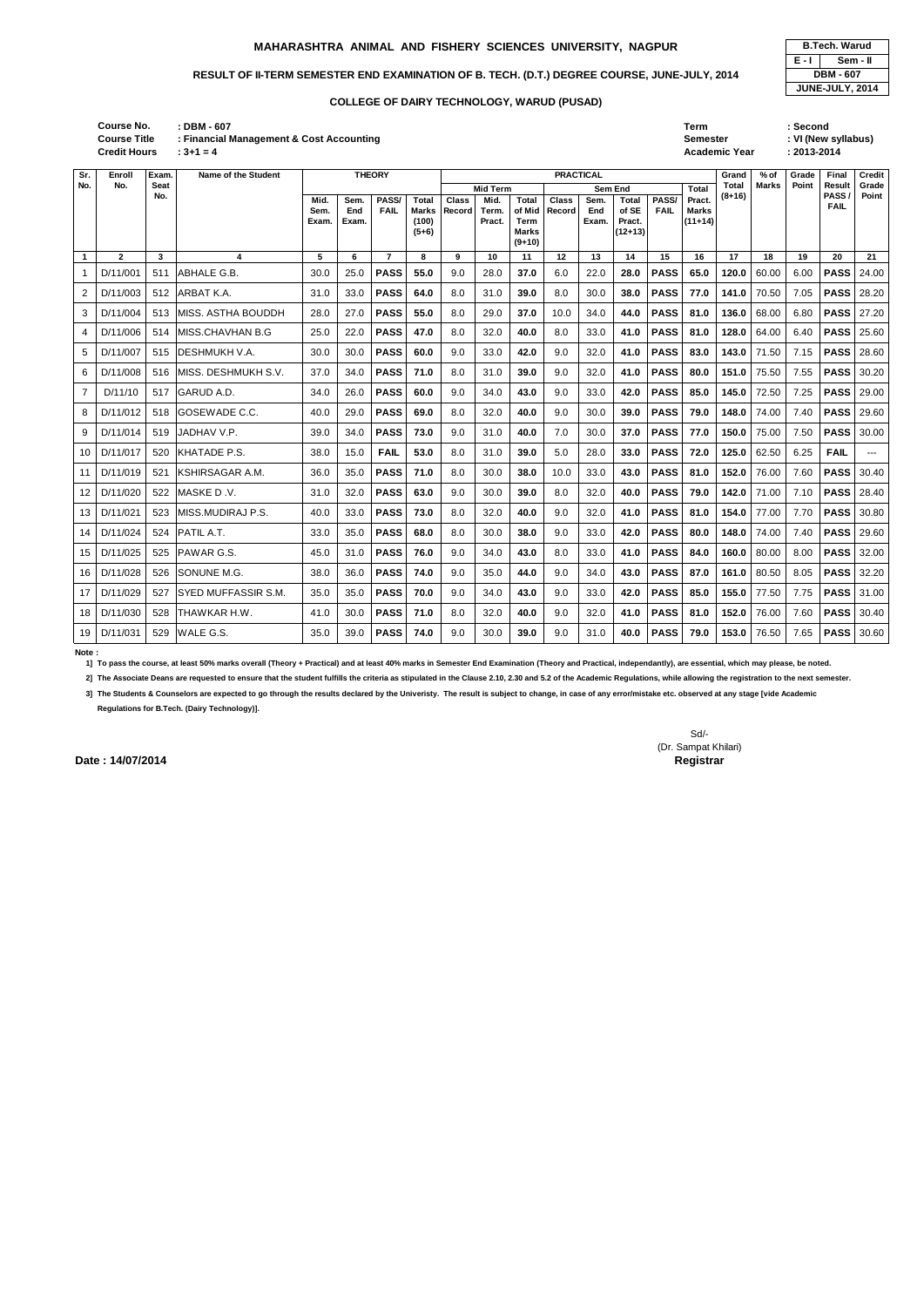| <b>B.Tech. Warud</b> |                 |  |  |  |  |  |  |  |
|----------------------|-----------------|--|--|--|--|--|--|--|
| E - I                | Sem - II        |  |  |  |  |  |  |  |
| $DC - 605$           |                 |  |  |  |  |  |  |  |
|                      | JUNE-JULY, 2014 |  |  |  |  |  |  |  |

**: DC - 605 Term : Second Credit Hours Course No. Course Title : Chemical Quality Assurance**

|                  | <b>Course Title</b><br><b>Credit Hours</b> |                    | : Chemical Quality Assurance<br>$: 2 + 1 = 3$ |                       |                      |                      |                                                  |                        |                                            |                                                                   |                        |                      |                                                |                      | Semester<br>Academic Year                           |                          |              | : VI (New syllabus)<br>: 2013-2014 |                                                   |                |
|------------------|--------------------------------------------|--------------------|-----------------------------------------------|-----------------------|----------------------|----------------------|--------------------------------------------------|------------------------|--------------------------------------------|-------------------------------------------------------------------|------------------------|----------------------|------------------------------------------------|----------------------|-----------------------------------------------------|--------------------------|--------------|------------------------------------|---------------------------------------------------|----------------|
| Sr.              | Enroll                                     | Exam.              | Name of the Student                           |                       |                      | <b>THEORY</b>        |                                                  |                        |                                            |                                                                   | <b>PRACTICAL</b>       |                      | Grand                                          | $%$ of               | Grade                                               | Final                    | Credit       |                                    |                                                   |                |
| No.              | No.                                        | <b>Seat</b><br>No. |                                               | Mid.<br>Sem.<br>Exam. | Sem.<br>End<br>Exam. | PASS/<br><b>FAIL</b> | <b>Total</b><br><b>Marks</b><br>(100)<br>$(5+6)$ | <b>Class</b><br>Record | <b>Mid Term</b><br>Mid.<br>Term.<br>Pract. | <b>Total</b><br>of Mid<br><b>Term</b><br><b>Marks</b><br>$(9+10)$ | <b>Class</b><br>Record | Sem.<br>End<br>Exam. | Sem End<br>Total<br>of SE<br>Pract.<br>(12+13) | PASS/<br><b>FAIL</b> | <b>Total</b><br>Pract.<br><b>Marks</b><br>$(11+14)$ | <b>Total</b><br>$(8+16)$ | <b>Marks</b> | Point                              | <b>Result</b><br>PASS <sub>1</sub><br><b>FAIL</b> | Grade<br>Point |
| $\mathbf{1}$     | $\overline{2}$                             | 3                  | 4                                             | 5                     | 6                    | $\overline{7}$       | 8                                                | 9                      | 10                                         | 11                                                                | $\overline{12}$        | 13                   | 14                                             | 15                   | 16                                                  | 17                       | 18           | 19                                 | 20                                                | 21             |
| $\mathbf 1$      | D/11/001                                   | 511                | <b>ABHALE G.B.</b>                            | 29.0                  | 33.0                 | <b>PASS</b>          | 62.0                                             | 7.0                    | 28.0                                       | 35.0                                                              | 7.0                    | 32.0                 | 39.0                                           | <b>PASS</b>          | 74.0                                                | 136.0                    | 68.00        | 6.80                               | <b>PASS</b>                                       | 20.40          |
| $\boldsymbol{2}$ | D/11/003                                   | 512                | ARBAT K.A.                                    | 31.0                  | 32.0                 | <b>PASS</b>          | 63.0                                             | 8.0                    | 34.0                                       | 42.0                                                              | 8.0                    | 30.0                 | 38.0                                           | <b>PASS</b>          | 80.0                                                | 143.0                    | 71.50        | 7.15                               | <b>PASS</b>                                       | 21.45          |
| 3                | D/11/004                                   | 513                | MISS. ASTHA BOUDDH                            | 20.0                  | 29.0                 | <b>PASS</b>          | 49.0                                             | 7.0                    | 28.0                                       | 35.0                                                              | 7.0                    | 28.0                 | 35.0                                           | <b>PASS</b>          | 70.0                                                | 119.0                    | 59.50        | 5.95                               | <b>PASS</b>                                       | 17.85          |
| $\overline{a}$   | D/11/006                                   | 514                | MISS.CHAVHAN B.G                              | 26.0                  | 26.0                 | <b>PASS</b>          | 52.0                                             | 8.0                    | 34.0                                       | 42.0                                                              | 7.0                    | 31.0                 | 38.0                                           | <b>PASS</b>          | 80.0                                                | 132.0                    | 66.00        | 6.60                               | <b>PASS</b>                                       | 19.80          |
| 5                | D/11/007                                   | 515                | IDESHMUKH V.A.                                | 35.0                  | 35.0                 | <b>PASS</b>          | 70.0                                             | 9.0                    | 35.0                                       | 44.0                                                              | 9.0                    | 33.0                 | 42.0                                           | <b>PASS</b>          | 86.0                                                | 156.0                    | 78.00        | 7.80                               | <b>PASS</b>                                       | 23.40          |
| 6                | D/11/008                                   | 516                | MISS. DESHMUKH S.V.                           | 33.0                  | 25.0                 | <b>PASS</b>          | 58.0                                             | 9.0                    | 35.0                                       | 44.0                                                              | 8.0                    | 29.0                 | 37.0                                           | <b>PASS</b>          | 81.0                                                | 139.0                    | 69.50        | 6.95                               | <b>PASS</b>                                       | 20.85          |
| $\overline{7}$   | D/11/10                                    | 517                | <b>GARUD A.D.</b>                             | 23.0                  | 31.0                 | <b>PASS</b>          | 54.0                                             | 8.0                    | 30.0                                       | 38.0                                                              | 9.0                    | 32.0                 | 41.0                                           | <b>PASS</b>          | 79.0                                                | 133.0                    | 66.50        | 6.65                               | <b>PASS</b>                                       | 19.95          |
| 8                | D/11/012                                   | 518                | <b>IGOSEWADE C.C.</b>                         | 32.0                  | 29.0                 | <b>PASS</b>          | 61.0                                             | 9.0                    | 34.0                                       | 43.0                                                              | 9.0                    | 30.0                 | 39.0                                           | <b>PASS</b>          | 82.0                                                | 143.0                    | 71.50        | 7.15                               | <b>PASS</b>                                       | 21.45          |
| 9                | D/11/014                                   | 519                | JADHAV V.P.                                   | 33.0                  | 31.0                 | <b>PASS</b>          | 64.0                                             | 8.0                    | 33.0                                       | 41.0                                                              | 8.0                    | 33.0                 | 41.0                                           | <b>PASS</b>          | 82.0                                                | 146.0                    | 73.00        | 7.30                               | <b>PASS</b>                                       | 21.90          |
| 10               | D/11/017                                   | 520                | KHATADE P.S.                                  | 25.0                  | 24.0                 | <b>PASS</b>          | 49.0                                             | 7.0                    | 30.0                                       | 37.0                                                              | $7.0$                  | 30.0                 | 37.0                                           | <b>PASS</b>          | 74.0                                                | 123.0                    | 61.50        | 6.15                               | <b>PASS</b>                                       | 18.45          |
| 11               | D/11/019                                   | 521                | <b>KSHIRSAGAR A.M.</b>                        | 23.0                  | 34.0                 | <b>PASS</b>          | 57.0                                             | 8.0                    | 29.0                                       | 37.0                                                              | 9.0                    | 30.0                 | 39.0                                           | <b>PASS</b>          | 76.0                                                | 133.0                    | 66.50        | 6.65                               | <b>PASS</b>                                       | 19.95          |
| 12               | D/11/020                                   | 522                | MASKE D.V.                                    | 29.0                  | 22.0                 | <b>PASS</b>          | 51.0                                             | 8.0                    | 31.0                                       | 39.0                                                              | 8.0                    | 29.0                 | 37.0                                           | <b>PASS</b>          | 76.0                                                | 127.0                    | 63.50        | 6.35                               | <b>PASS</b>                                       | 19.05          |
| 13               | D/11/021                                   | 523                | MISS.MUDIRAJ P.S.                             | 29.0                  | 25.0                 | <b>PASS</b>          | 54.0                                             | 8.0                    | 31.0                                       | 39.0                                                              | 8.0                    | 29.0                 | 37.0                                           | <b>PASS</b>          | 76.0                                                | 130.0                    | 65.00        | 6.50                               | <b>PASS</b>                                       | 19.50          |
| 14               | D/11/024                                   | 524                | PATIL A.T.                                    | 33.0                  | 27.0                 | <b>PASS</b>          | 60.0                                             | 8.0                    | 35.0                                       | 43.0                                                              | 8.0                    | 31.0                 | 39.0                                           | <b>PASS</b>          | 82.0                                                | 142.0                    | 71.00        | 7.10                               | <b>PASS</b>                                       | 21.30          |
| 15               | D/11/025                                   | 525                | PAWAR G.S.                                    | 37.0                  | 37.0                 | <b>PASS</b>          | 74.0                                             | 9.0                    | 35.0                                       | 44.0                                                              | 9.0                    | 32.0                 | 41.0                                           | <b>PASS</b>          | 85.0                                                | 159.0                    | 79.50        | 7.95                               | <b>PASS</b>                                       | 23.85          |
| 16               | D/11/028                                   | 526                | SONUNE M.G.                                   | 36.0                  | 30.0                 | <b>PASS</b>          | 66.0                                             | 9.0                    | 35.0                                       | 44.0                                                              | 9.0                    | 32.0                 | 41.0                                           | <b>PASS</b>          | 85.0                                                | 151.0                    | 75.50        | 7.55                               | <b>PASS</b>                                       | 22.65          |
| 17               | D/11/029                                   | 527                | SYED MUFFASSIR S.M.                           | 25.0                  | 29.0                 | <b>PASS</b>          | 54.0                                             | 7.0                    | 29.0                                       | 36.0                                                              | 8.0                    | 27.0                 | 35.0                                           | <b>PASS</b>          | 71.0                                                | 125.0                    | 62.50        | 6.25                               | <b>PASS</b>                                       | 18.75          |
| 18               | D/11/030                                   | 528                | THAWKAR H.W.                                  | 36.0                  | 34.0                 | <b>PASS</b>          | 70.0                                             | 9.0                    | 36.0                                       | 45.0                                                              | 9.0                    | 31.0                 | 40.0                                           | <b>PASS</b>          | 85.0                                                | 155.0                    | 77.50        | 7.75                               | <b>PASS</b>                                       | 23.25          |
| 19               | D/11/031                                   | 529                | WALE G.S.                                     | 28.0                  | 37.0                 | <b>PASS</b>          | 65.0                                             | 9.0                    | 32.0                                       | 41.0                                                              | 8.0                    | 21.0                 | 29.0                                           | <b>PASS</b>          | 70.0                                                | 135.0                    | 67.50        | 6.75                               | <b>PASS</b>                                       | 20.25          |

#### **Note :**

**1] To pass the course, at least 50% marks overall (Theory + Practical) and at least 40% marks in Semester End Examination (Theory and Practical, independantly), are essential, which may please, be noted.**

**2] The Associate Deans are requested to ensure that the student fulfills the criteria as stipulated in the Clause 2.10, 2.30 and 5.2 of the Academic Regulations, while allowing the registration to the next semester.**

**3] The Students & Counselors are expected to go through the results declared by the Univeristy. The result is subject to change, in case of any error/mistake etc. observed at any stage [vide Academic Regulations for B.Tech. (Dairy Technology)].**

**Date : 14/07/2014** Registrar

Sd/- (Dr. Sampat Khilari)

# **MAHARASHTRA ANIMAL AND FISHERY SCIENCES UNIVERSITY, NAGPUR**

# RESULT OF II-TERM SEMESTER END EXAMINATION OF B. TECH. (D.T.) DEGREE COURSE, JUNE-JULY, 2014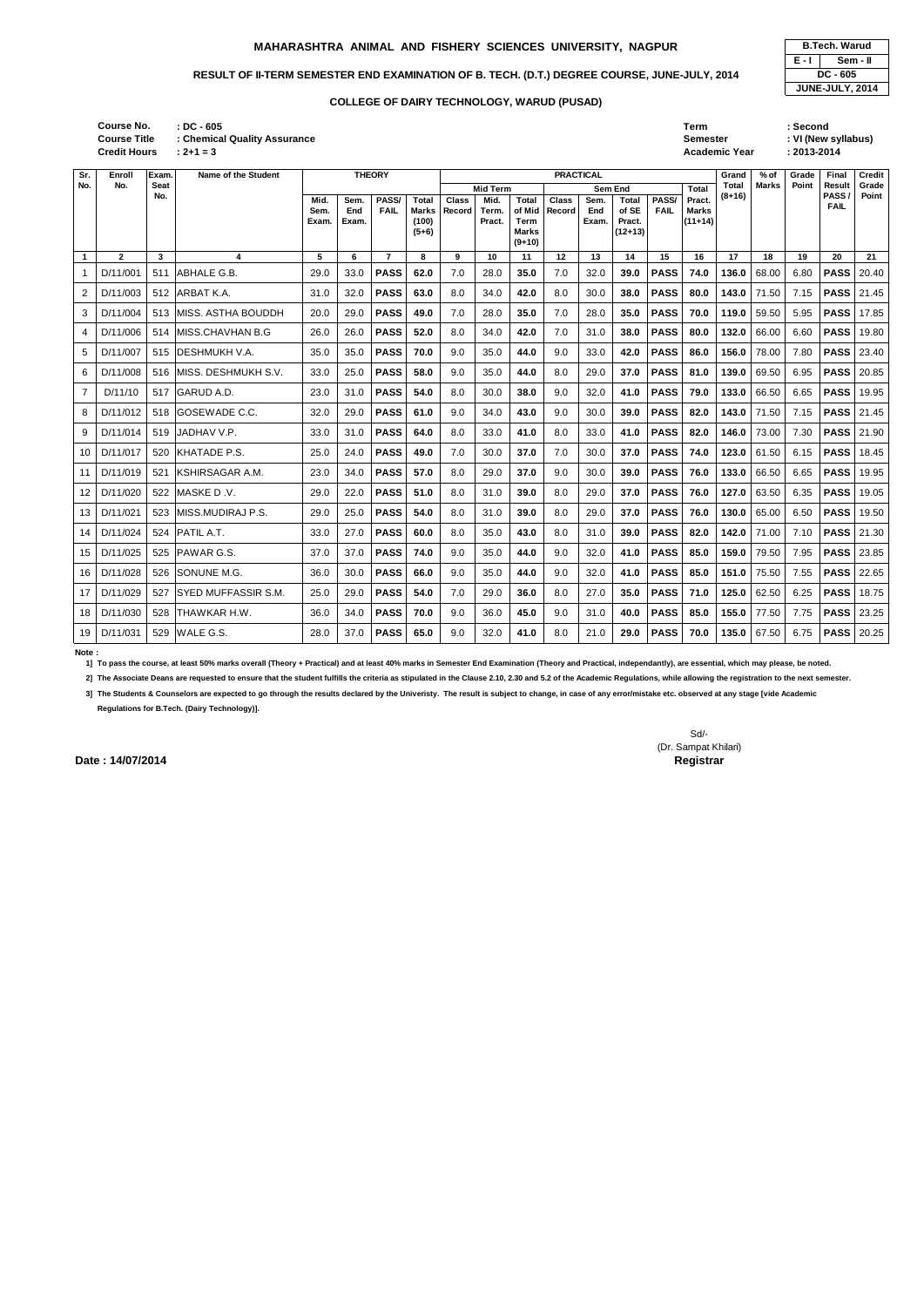| <b>B.Tech. Warud</b> |          |  |  |  |  |  |  |  |
|----------------------|----------|--|--|--|--|--|--|--|
| E - I                | Sem - II |  |  |  |  |  |  |  |
| <b>DE-610</b>        |          |  |  |  |  |  |  |  |
| JUNE-JULY, 2014      |          |  |  |  |  |  |  |  |

13 D/11/021 523 MISS.MUDIRAJ P.S. 31.0 40.0 **PASS 71.0** 8.0 20.0 **28.0** 8.0 29.0 **37.0 PASS 65.0 136.0** 68.00 6.80 **PASS** 20.40

| Course No.          | : DE - 610                          | Term          | Second  |
|---------------------|-------------------------------------|---------------|---------|
| <b>Course Title</b> | : Instrumentation & Process Control | Semester      | VI (New |
| <b>Credit Hours</b> | $: 2 + 1 = 3$                       | Academic Year | 2013-20 |

|                | <b>Course Title</b><br>: Instrumentation & Process Control<br><b>Credit Hours</b><br>$: 2 + 1 = 3$ |                    |                             |                       |                      |                      |                                                  |                 |                                                  |                                                            |                 |                      |                                                                |                      |                                                     | <b>Semester</b><br><b>Academic Year</b> |              | : VI (New syllabus)<br>$: 2013 - 2014$ |                               |                |  |  |
|----------------|----------------------------------------------------------------------------------------------------|--------------------|-----------------------------|-----------------------|----------------------|----------------------|--------------------------------------------------|-----------------|--------------------------------------------------|------------------------------------------------------------|-----------------|----------------------|----------------------------------------------------------------|----------------------|-----------------------------------------------------|-----------------------------------------|--------------|----------------------------------------|-------------------------------|----------------|--|--|
| Sr.            | Enroll                                                                                             | Exam.              | Name of the Student         |                       |                      | <b>THEORY</b>        | <b>PRACTICAL</b>                                 |                 |                                                  |                                                            |                 |                      |                                                                |                      |                                                     | Grand                                   | $%$ of       | Grade                                  | Final                         | <b>Credit</b>  |  |  |
| No.            | No.                                                                                                | <b>Seat</b><br>No. |                             | Mid.<br>Sem.<br>Exam. | Sem.<br>End<br>Exam. | PASS/<br><b>FAIL</b> | <b>Total</b><br><b>Marks</b><br>(100)<br>$(5+6)$ | Class<br>Record | <b>Mid Term</b><br>Mid.<br><b>Term</b><br>Pract. | Total<br>of Mid<br><b>Term</b><br><b>Marks</b><br>$(9+10)$ | Class<br>Record | Sem.<br>End<br>Exam. | <b>Sem End</b><br><b>Total</b><br>of SE<br>Pract.<br>$(12+13)$ | PASS/<br><b>FAIL</b> | <b>Total</b><br>Pract.<br><b>Marks</b><br>$(11+14)$ | <b>Total</b><br>$(8+16)$                | <b>Marks</b> | Point                                  | Result<br>PASS<br><b>FAIL</b> | Grade<br>Point |  |  |
| $\overline{1}$ | $\overline{2}$                                                                                     | 3                  | 4                           | 5                     | 6                    | $\overline{7}$       | 8                                                | 9               | 10                                               | 11                                                         | 12              | 13                   | 14                                                             | 15                   | 16                                                  | 17                                      | 18           | 19                                     | 20                            | 21             |  |  |
| 1              | D/11/001                                                                                           | 511                | ABHALE G.B.                 | 27.0                  | 32.0                 | <b>PASS</b>          | 59.0                                             | 8.0             | 19.0                                             | 27.0                                                       | 8.0             | 26.0                 | 34.0                                                           | <b>PASS</b>          | 61.0                                                | 120.0                                   | 60.00        | 6.00                                   | <b>PASS</b>                   | 18.00          |  |  |
| $\overline{2}$ | D/11/003                                                                                           | 512                | <b>JARBAT K.A.</b>          | 29.0                  | 35.0                 | <b>PASS</b>          | 64.0                                             | 7.0             | 28.0                                             | 35.0                                                       | 8.0             | 30.0                 | 38.0                                                           | <b>PASS</b>          | 73.0                                                | 137.0                                   | 68.50        | 6.85                                   | <b>PASS</b>                   | 20.55          |  |  |
| 3              | D/11/004                                                                                           | 513                | <b>IMISS. ASTHA BOUDDH</b>  | 26.0                  | 30.0                 | <b>PASS</b>          | 56.0                                             | 8.0             | 23.0                                             | 31.0                                                       | 8.0             | 27.0                 | 35.0                                                           | <b>PASS</b>          | 66.0                                                | 122.0                                   | 61.00        | 6.10                                   | <b>PASS</b>                   | 18.30          |  |  |
| 4              | D/11/006                                                                                           | 514                | <b>IMISS.CHAVHAN B.G</b>    | 31.0                  | 29.0                 | <b>PASS</b>          | 60.0                                             | 8.0             | 22.0                                             | 30.0                                                       | 8.0             | 25.0                 | 33.0                                                           | <b>PASS</b>          | 63.0                                                | 123.0                                   | 61.50        | 6.15                                   | <b>PASS</b>                   | 18.45          |  |  |
| 5              | D/11/007                                                                                           | 515                | <b>IDESHMUKH V.A.</b>       | 37.0                  | 34.0                 | <b>PASS</b>          | 71.0                                             | 8.0             | 29.0                                             | 37.0                                                       | 8.0             | 29.0                 | 37.0                                                           | <b>PASS</b>          | 74.0                                                | 145.0                                   | 72.50        | 7.25                                   | <b>PASS</b>                   | 21.75          |  |  |
| 6              | D/11/008                                                                                           | 516                | <b>IMISS. DESHMUKH S.V.</b> | 34.0                  | 40.0                 | <b>PASS</b>          | 74.0                                             | 8.0             | 22.0                                             | 30.0                                                       | 9.0             | 28.0                 | 37.0                                                           | <b>PASS</b>          | 67.0                                                | 141.0                                   | 70.50        | 7.05                                   | <b>PASS</b>                   | 21.15          |  |  |
| $\overline{7}$ | D/11/10                                                                                            | 517                | <b>GARUD A.D.</b>           | 29.0                  | 33.0                 | <b>PASS</b>          | 62.0                                             | 7.0             | 23.0                                             | 30.0                                                       | 8.0             | 24.0                 | 32.0                                                           | <b>PASS</b>          | 62.0                                                | 124.0                                   | 62.00        | 6.20                                   | <b>PASS</b>                   | 18.60          |  |  |
| 8              | D/11/012                                                                                           | 518                | <b>IGOSEWADE C.C.</b>       | 38.0                  | 39.0                 | <b>PASS</b>          | 77.0                                             | 7.0             | 24.0                                             | 31.0                                                       | 9.0             | 29.0                 | 38.0                                                           | <b>PASS</b>          | 69.0                                                | 146.0                                   | 73.00        | 7.30                                   | <b>PASS</b>                   | 21.90          |  |  |
| 9              | D/11/014                                                                                           | 519                | IJADHAV V.P.                | 26.0                  | 34.0                 | <b>PASS</b>          | 60.0                                             | 8.0             | 25.0                                             | 33.0                                                       | 8.0             | 29.0                 | 37.0                                                           | <b>PASS</b>          | 70.0                                                | 130.0                                   | 65.00        | 6.50                                   | <b>PASS</b>                   | 19.50          |  |  |
| 10             | D/11/017                                                                                           | 520                | <b>IKHATADE P.S.</b>        | 26.0                  | 33.0                 | <b>PASS</b>          | 59.0                                             | 8.0             | 25.0                                             | 33.0                                                       | 7.0             | 26.0                 | 33.0                                                           | <b>PASS</b>          | 66.0                                                | 125.0                                   | 62.50        | 6.25                                   | <b>PASS</b>                   | 18.75          |  |  |
| 11             | D/11/019                                                                                           | 521                | IKSHIRSAGAR A.M.            | 27.0                  | 34.0                 | <b>PASS</b>          | 61.0                                             | 8.0             | 21.0                                             | 29.0                                                       | 7.0             | 25.0                 | 32.0                                                           | <b>PASS</b>          | 61.0                                                | 122.0                                   | 61.00        | 6.10                                   | <b>PASS</b>                   | 18.30          |  |  |
|                | 12 D/11/020                                                                                        |                    | 522 IMASKE D .V.            | 27.0                  | 28.0                 | <b>PASS</b>          | 55.0                                             | 8.0             | 21.0                                             | 29.0                                                       | 8.0             | 27.0                 | 35.0                                                           | <b>PASS</b>          | 64.0                                                |                                         | 119.0 59.50  | 5.95                                   | <b>PASS</b> 17.85             |                |  |  |

14 D/11/024 524 PATIL A.T. 32.0 39.0 **PASS 71.0** 8.0 28.0 **36.0** 9.0 28.0 **37.0 PASS 73.0 144.0** 72.00 7.20 **PASS** 21.60 15 D/11/025 525 PAWAR G.S. 33.0 32.0 **PASS 65.0** 9.0 29.0 **38.0** 8.0 31.0 **39.0 PASS 77.0 142.0** 71.00 7.10 **PASS** 21.30 16 D/11/028 526 SONUNE M.G. 36.0 36.0 **PASS 72.0** 8.0 29.0 **37.0** 8.0 27.0 **35.0 PASS 72.0 144.0** 72.00 7.20 **PASS** 21.60

17 D/11/029 527 SYED MUFFASSIR S.M. 30.0 39.0 **PASS 69.0** 7.0 20.0 **27.0** 8.0 29.0 **37.0 PASS 64.0 133.0** 66.50 6.65 **PASS** 19.95

18 D/11/030 528 THAWKAR H.W. 34.0 37.0 **PASS 71.0** 8.0 27.0 **35.0** 9.0 28.0 **37.0 PASS 72.0 143.0** 71.50 7.15 **PASS** 21.45

19 D/11/031 529 WALE G.S. 34.0 40.0 **PASS 74.0** 8.0 28.0 **36.0** 8.0 25.0 **33.0 PASS 69.0 143.0** 71.50 7.15 **PASS** 21.45

**Note :** 

**1] To pass the course, at least 50% marks overall (Theory + Practical) and at least 40% marks in Semester End Examination (Theory and Practical, independantly), are essential, which may please, be noted.**

**2] The Associate Deans are requested to ensure that the student fulfills the criteria as stipulated in the Clause 2.10, 2.30 and 5.2 of the Academic Regulations, while allowing the registration to the next semester.**

**3] The Students & Counselors are expected to go through the results declared by the Univeristy. The result is subject to change, in case of any error/mistake etc. observed at any stage [vide Academic Regulations for B.Tech. (Dairy Technology)].**

> Sd/- (Dr. Sampat Khilari)

**Date : 14/07/2014** Registrar

**Sr. No.**

# **MAHARASHTRA ANIMAL AND FISHERY SCIENCES UNIVERSITY, NAGPUR**

## RESULT OF II-TERM SEMESTER END EXAMINATION OF B. TECH. (D.T.) DEGREE COURSE, JUNE-JULY, 2014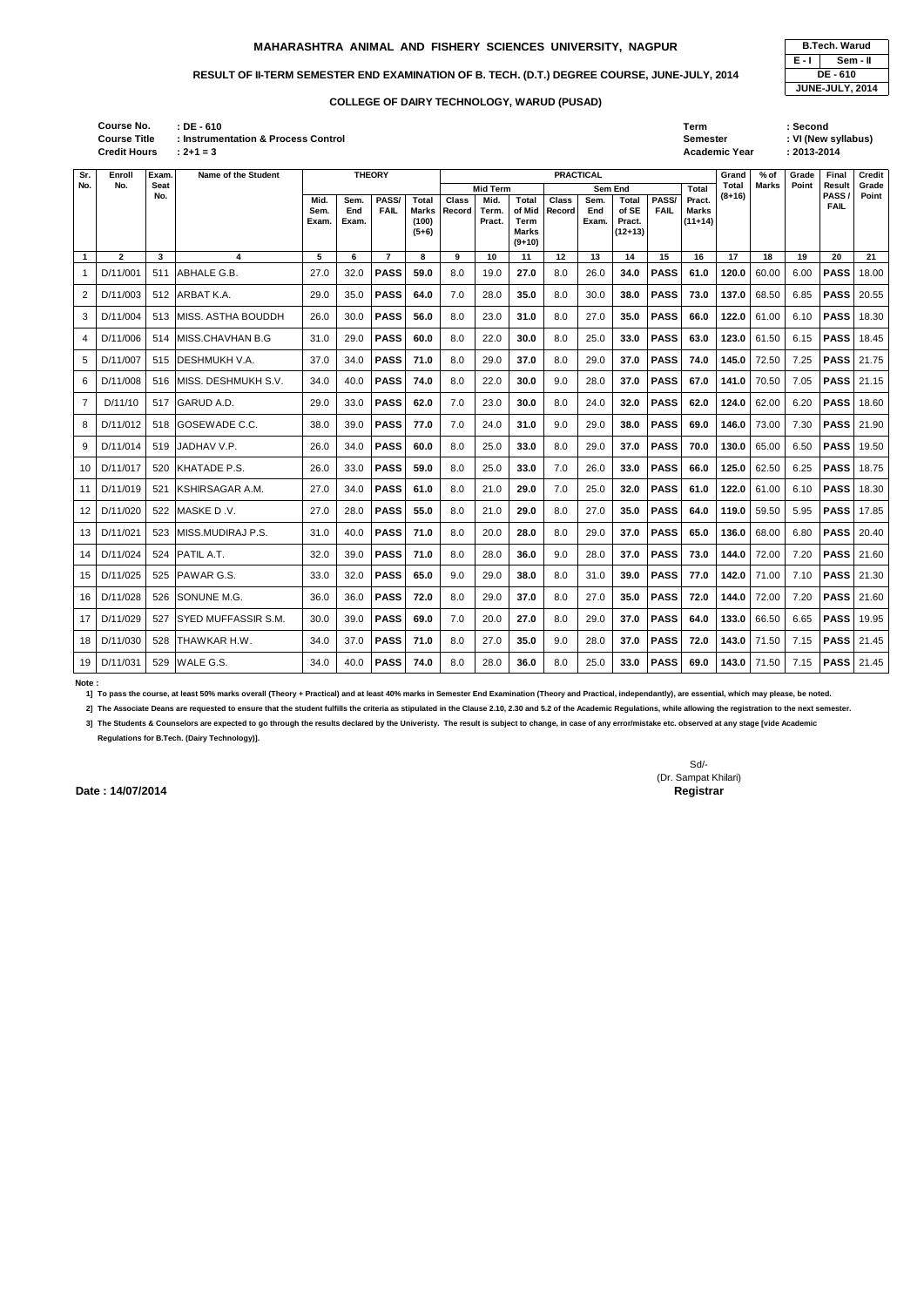4 D/11/006 514 MISS.CHAVHAN B.G 25.0 36.0 **PASS 61.0** 9.0 21.0 **30.0** 7.0 20.0 **27.0 PASS 57.0 118.0** 59.00 5.90 **PASS** 23.60

5 D/11/007 515 DESHMUKH V.A. 39.0 32.0 **PASS 71.0** 9.0 30.0 **39.0** 8.0 31.0 **39.0 PASS 78.0 149.0** 74.50 7.45 **PASS** 29.80 6 D/11/008 516 MISS. DESHMUKH S.V. 37.0 41.0 **PASS 78.0** 9.0 30.0 **39.0** 8.0 23.0 **31.0 PASS 70.0 148.0** 74.00 7.40 **PASS** 29.60

7 D/11/10 517 GARUD A.D. 38.0 34.0 **PASS 72.0** 9.0 23.0 **32.0** 6.0 19.0 **25.0 PASS 57.0 129.0** 64.50 6.45 **PASS** 25.80 8 D/11/012 518 GOSEWADE C.C. 35.0 38.0 **PASS 73.0** 9.0 28.0 **37.0** 7.0 33.0 **40.0 PASS 77.0 150.0** 75.00 7.50 **PASS** 30.00 9 D/11/014 519 JADHAV V.P. 45.0 34.0 **PASS 79.0** 9.0 21.0 **30.0** 7.0 27.0 **34.0 PASS 64.0 143.0** 71.50 7.15 **PASS** 28.60

| <b>B.Tech. Warud</b> |  |  |  |  |  |  |  |  |
|----------------------|--|--|--|--|--|--|--|--|
| E - I<br>Sem - II    |  |  |  |  |  |  |  |  |
| DE - 611             |  |  |  |  |  |  |  |  |
| JUNE-JULY, 2014      |  |  |  |  |  |  |  |  |

|    | Course No.<br><b>Course Title</b><br><b>Credit Hours</b> |             | $:$ DE - 611<br>: Food Engineering<br>$: 3 + 1 = 4$ |                       |                      |                      |                                           |                        |                                            |                                              |                        |                      |                                                         |                      | Term<br><b>Semester</b>                      | Academic Year     |              | : Second<br>$: 2013 - 2014$ | : VI (New syllabus)           |                |
|----|----------------------------------------------------------|-------------|-----------------------------------------------------|-----------------------|----------------------|----------------------|-------------------------------------------|------------------------|--------------------------------------------|----------------------------------------------|------------------------|----------------------|---------------------------------------------------------|----------------------|----------------------------------------------|-------------------|--------------|-----------------------------|-------------------------------|----------------|
|    | Enroll                                                   | Exam.       | Name of the Student                                 |                       |                      | <b>THEORY</b>        |                                           |                        |                                            |                                              |                        | <b>PRACTICAL</b>     |                                                         |                      |                                              | Grand             | $%$ of       | Grade                       | Final                         | Credit         |
| о. | No.                                                      | Seat<br>No. |                                                     | Mid.<br>Sem.<br>Exam. | Sem.<br>End<br>Exam. | PASS/<br><b>FAIL</b> | <b>Total</b><br>Marks<br>(100)<br>$(5+6)$ | <b>Class</b><br>Record | <b>Mid Term</b><br>Mid.<br>Term.<br>Pract. | Total<br>of Mid<br>Term<br>Marks<br>$(9+10)$ | <b>Class</b><br>Record | Sem.<br>End<br>Exam. | Sem End<br><b>Total</b><br>of SE<br>Pract.<br>$(12+13)$ | PASS/<br><b>FAIL</b> | <b>Total</b><br>Pract.<br>Marks<br>$(11+14)$ | Total<br>$(8+16)$ | <b>Marks</b> | Point                       | Result<br>PASS<br><b>FAIL</b> | Grade<br>Point |
|    | 2                                                        | 3           |                                                     | 5                     | 6.                   |                      | 8                                         | 9                      | 10                                         | 11                                           | 12                     | 13                   | 14                                                      | 15                   | 16                                           | 17                | 18           | 19                          | 20                            | 21             |
|    | D/11/001                                                 | 511         | <b>ABHALE G.B.</b>                                  | 34.0                  | 32.0                 | <b>PASS</b>          | 66.0                                      | 9.0                    | 12.0                                       | 21.0                                         | 8.0                    | 22.0                 | 30.0                                                    | <b>PASS</b>          | 51.0                                         | 117.0             | 58.50        | 5.85                        | <b>PASS</b>                   | 23.40          |
|    | D/11/003                                                 | 512         | <b>ARBAT K.A.</b>                                   | 24.0                  | 31.0                 | <b>PASS</b>          | 55.0                                      | 9.0                    | 22.0                                       | 31.0                                         | 7.0                    | 19.0                 | 26.0                                                    | <b>PASS</b>          | 57.0                                         | 112.0             | 56.00        | 5.60                        | <b>PASS</b>                   | 22.40          |
|    | D/11/004                                                 | 513         | IMISS. ASTHA BOUDDH                                 | 21.0                  | 36.0                 | <b>PASS</b>          | 57.0                                      | 9.0                    | 12.0                                       | 21.0                                         | 7.0                    | 26.0                 | 33.0                                                    | <b>PASS</b>          | 54.0                                         | 111.0             | 55.50        | 5.55                        | <b>PASS</b>                   | 22.20          |

10 D/11/017 520 KHATADE P.S. 34.0 33.0 **PASS 67.0** 9.0 25.0 **34.0** 6.0 32.0 **38.0 PASS 72.0 139.0** 69.50 6.95 **PASS** 27.80 11 D/11/019 521 KSHIRSAGAR A.M. 28.0 32.0 **PASS 60.0** 9.0 18.0 **27.0** 6.0 16.0 **22.0 PASS 49.0 109.0** 54.50 5.45 **PASS** 21.80 12 D/11/020 522 MASKE D .V. 24.0 31.0 **PASS 55.0** 9.0 30.0 **39.0** 8.0 21.0 **29.0 PASS 68.0 123.0** 61.50 6.15 **PASS** 24.60 13 D/11/021 523 MISS.MUDIRAJ P.S. 35.0 36.0 **PASS 71.0** 9.0 24.0 **33.0** 7.0 25.0 **32.0 PASS 65.0 136.0** 68.00 6.80 **PASS** 27.20 14 D/11/024 524 PATIL A.T. 28.0 35.0 **PASS 63.0** 9.0 19.0 **28.0** 7.0 21.0 **28.0 PASS 56.0 119.0** 59.50 5.95 **PASS** 23.80 15 D/11/025 525 PAWAR G.S. 42.0 38.0 **PASS 80.0** 9.0 32.0 **41.0** 9.0 33.0 **42.0 PASS 83.0 163.0** 81.50 8.15 **PASS** 32.60 16 D/11/028 526 SONUNE M.G. 46.0 40.0 **PASS 86.0** 9.0 37.0 **46.0** 7.0 26.0 **33.0 PASS 79.0 165.0** 82.50 8.25 **PASS** 33.00 17 D/11/029 527 SYED MUFFASSIR S.M. 26.0 30.0 **PASS 56.0** 9.0 16.0 **25.0** 7.0 23.0 **30.0 PASS 55.0 111.0** 55.50 5.55 **PASS** 22.20 18 D/11/030 528 THAWKAR H.W. 36.0 36.0 **PASS 72.0** 9.0 29.0 **38.0** 8.0 29.0 **37.0 PASS 75.0 147.0** 73.50 7.35 **PASS** 29.40 19 D/11/031 529 WALE G.S. 29.0 34.0 **PASS 63.0** 9.0 20.0 **29.0** 9.0 34.0 **43.0 PASS 72.0 135.0** 67.50 6.75 **PASS** 27.00

**Note :** 

**1] To pass the course, at least 50% marks overall (Theory + Practical) and at least 40% marks in Semester End Examination (Theory and Practical, independantly), are essential, which may please, be noted.**

**2] The Associate Deans are requested to ensure that the student fulfills the criteria as stipulated in the Clause 2.10, 2.30 and 5.2 of the Academic Regulations, while allowing the registration to the next semester.**

**3] The Students & Counselors are expected to go through the results declared by the Univeristy. The result is subject to change, in case of any error/mistake etc. observed at any stage [vide Academic Regulations for B.Tech. (Dairy Technology)].**

> Sd/- (Dr. Sampat Khilari)

**Date : 14/07/2014** Registrar

**Sr. No.**

### **MAHARASHTRA ANIMAL AND FISHERY SCIENCES UNIVERSITY, NAGPUR**

#### **RESULT OF II-TERM SEMESTER END EXAMINATION OF B. TECH. (D.T.) DEGREE COURSE, JUNE-JULY, 2014**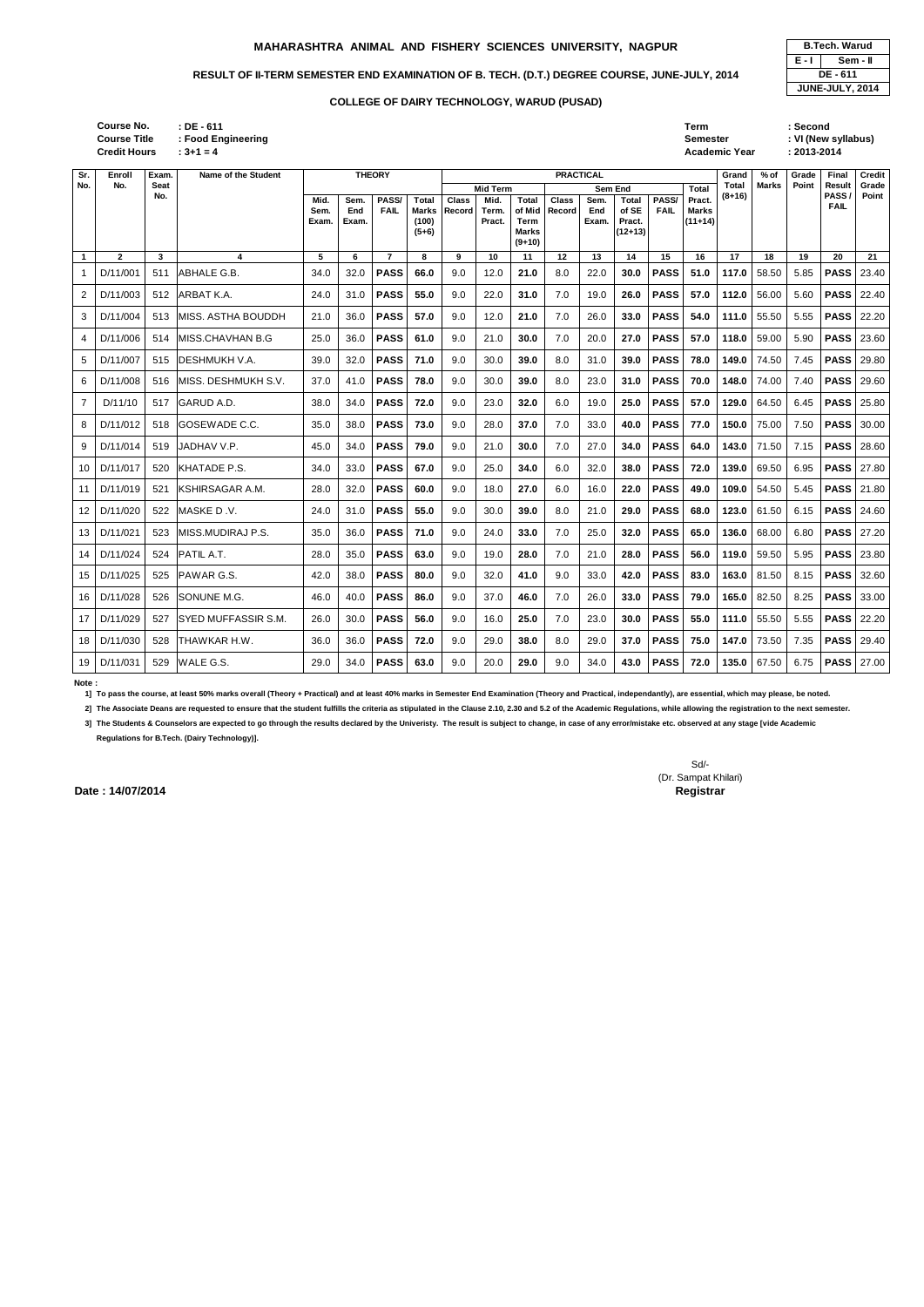|                |              |     |                            | Exam. | Exam. |                | (100)<br>$(5+6)$ |     | Pract. | Term<br><b>Marks</b><br>$(9+10)$ |     | Exam. | Pract.<br>(12+13) |             | $(11+14)$ |       |       |      |             |       |
|----------------|--------------|-----|----------------------------|-------|-------|----------------|------------------|-----|--------|----------------------------------|-----|-------|-------------------|-------------|-----------|-------|-------|------|-------------|-------|
| $\mathbf{1}$   | $\mathbf{2}$ | 3   | 4                          | 5     | 6     | $\overline{7}$ | 8                | 9   | 10     | 11                               | 12  | 13    | 14                | 15          | 16        | 17    | 18    | 19   | 20          | 21    |
| -1             | D/11/001     | 511 | ABHALE G.B.                | 36.0  | 33.0  | <b>PASS</b>    | 69.0             | 8.0 | 28.0   | 36.0                             | 9.0 | 32.0  | 41.0              | <b>PASS</b> | 77.0      | 146.0 | 73.00 | 7.30 | <b>PASS</b> | 21.90 |
| 2              | D/11/003     | 512 | ARBAT K.A.                 | 40.0  | 37.0  | <b>PASS</b>    | 77.0             | 9.0 | 28.0   | 37.0                             | 9.0 | 34.0  | 43.0              | <b>PASS</b> | 80.0      | 157.0 | 78.50 | 7.85 | <b>PASS</b> | 23.55 |
| 3              | D/11/004     | 513 | MISS. ASTHA BOUDDH         | 34.0  | 31.0  | <b>PASS</b>    | 65.0             | 9.0 | 25.0   | 34.0                             | 9.0 | 31.0  | 40.0              | <b>PASS</b> | 74.0      | 139.0 | 69.50 | 6.95 | <b>PASS</b> | 20.85 |
| 4              | D/11/006     | 514 | MISS.CHAVHAN B.G           | 35.0  | 33.0  | <b>PASS</b>    | 68.0             | 8.0 | 28.0   | 36.0                             | 9.0 | 33.0  | 42.0              | <b>PASS</b> | 78.0      | 146.0 | 73.00 | 7.30 | <b>PASS</b> | 21.90 |
| 5              | D/11/007     | 515 | IDESHMUKH V.A.             | 37.0  | 33.0  | <b>PASS</b>    | 70.0             | 8.0 | 28.0   | 36.0                             | 9.0 | 32.0  | 41.0              | <b>PASS</b> | 77.0      | 147.0 | 73.50 | 7.35 | <b>PASS</b> | 22.05 |
| 6              | D/11/008     | 516 | IMISS. DESHMUKH S.V.       | 40.0  | 33.0  | <b>PASS</b>    | 73.0             | 9.0 | 24.0   | 33.0                             | 9.0 | 30.0  | 39.0              | <b>PASS</b> | 72.0      | 145.0 | 72.50 | 7.25 | <b>PASS</b> | 21.75 |
| $\overline{7}$ | D/11/10      | 517 | <b>GARUD A.D.</b>          | 40.0  | 34.0  | <b>PASS</b>    | 74.0             | 9.0 | 27.0   | 36.0                             | 9.0 | 31.0  | 40.0              | <b>PASS</b> | 76.0      | 150.0 | 75.00 | 7.50 | <b>PASS</b> | 22.50 |
| 8              | D/11/012     | 518 | GOSEWADE C.C.              | 41.0  | 34.0  | <b>PASS</b>    | 75.0             | 8.0 | 30.0   | 38.0                             | 9.0 | 34.0  | 43.0              | <b>PASS</b> | 81.0      | 156.0 | 78.00 | 7.80 | <b>PASS</b> | 23.40 |
| 9              | D/11/014     | 519 | JADHAV V.P.                | 36.0  | 35.0  | <b>PASS</b>    | 71.0             | 8.0 | 29.0   | 37.0                             | 9.0 | 32.0  | 41.0              | <b>PASS</b> | 78.0      | 149.0 | 74.50 | 7.45 | <b>PASS</b> | 22.35 |
| 10             | D/11/017     | 520 | KHATADE P.S.               | 35.0  | 31.0  | <b>PASS</b>    | 66.0             | 9.0 | 28.0   | 37.0                             | 9.0 | 31.0  | 40.0              | <b>PASS</b> | 77.0      | 143.0 | 71.50 | 7.15 | <b>PASS</b> | 21.45 |
| 11             | D/11/019     | 521 | <b>KSHIRSAGAR A.M.</b>     | 33.0  | 27.0  | <b>PASS</b>    | 60.0             | 8.0 | 27.0   | 35.0                             | 9.0 | 30.0  | 39.0              | <b>PASS</b> | 74.0      | 134.0 | 67.00 | 6.70 | <b>PASS</b> | 20.10 |
| 12             | D/11/020     | 522 | MASKE D.V.                 | 37.0  | 32.0  | <b>PASS</b>    | 69.0             | 9.0 | 29.0   | 38.0                             | 9.0 | 31.0  | 40.0              | <b>PASS</b> | 78.0      | 147.0 | 73.50 | 7.35 | <b>PASS</b> | 22.05 |
| 13             | D/11/021     | 523 | MISS.MUDIRAJ P.S.          | 35.0  | 32.0  | <b>PASS</b>    | 67.0             | 9.0 | 28.0   | 37.0                             | 9.0 | 30.0  | 39.0              | <b>PASS</b> | 76.0      | 143.0 | 71.50 | 7.15 | <b>PASS</b> | 21.45 |
| 14             | D/11/024     | 524 | <b>PATIL A.T.</b>          | 34.0  | 36.0  | <b>PASS</b>    | 70.0             | 9.0 | 27.0   | 36.0                             | 9.0 | 32.0  | 41.0              | <b>PASS</b> | 77.0      | 147.0 | 73.50 | 7.35 | <b>PASS</b> | 22.05 |
| 15             | D/11/025     | 525 | <b>PAWAR G.S.</b>          | 41.0  | 33.0  | <b>PASS</b>    | 74.0             | 9.0 | 34.0   | 43.0                             | 9.0 | 35.0  | 44.0              | <b>PASS</b> | 87.0      | 161.0 | 80.50 | 8.05 | <b>PASS</b> | 24.15 |
| 16             | D/11/028     | 526 | SONUNE M.G.                | 33.0  | 37.0  | <b>PASS</b>    | 70.0             | 9.0 | 32.0   | 41.0                             | 9.0 | 32.0  | 41.0              | <b>PASS</b> | 82.0      | 152.0 | 76.00 | 7.60 | <b>PASS</b> | 22.80 |
| 17             | D/11/029     | 527 | <b>SYED MUFFASSIR S.M.</b> | 33.0  | 32.0  | <b>PASS</b>    | 65.0             | 9.0 | 29.0   | 38.0                             | 9.0 | 33.0  | 42.0              | <b>PASS</b> | 80.0      | 145.0 | 72.50 | 7.25 | <b>PASS</b> | 21.75 |
| 18             | D/11/030     | 528 | THAWKAR H.W.               | 37.0  | 39.0  | <b>PASS</b>    | 76.0             | 9.0 | 28.0   | 37.0                             | 9.0 | 34.0  | 43.0              | <b>PASS</b> | 80.0      | 156.0 | 78.00 | 7.80 | <b>PASS</b> | 23.40 |
| 19             | D/11/031     | 529 | WALE G.S.                  | 36.0  | 29.0  | <b>PASS</b>    | 65.0             | 9.0 | 29.0   | 38.0                             | 9.0 | 32.0  | 41.0              | <b>PASS</b> | 79.0      | 144.0 | 72.00 | 7.20 | <b>PASS</b> | 21.60 |

**Credit Hours Course No. Course Title** 

|       | <b>B.Tech. Warud</b> |
|-------|----------------------|
| E - I | Sem - II             |
|       | DM - 604             |
|       | JUNE-JULY, 2014      |

| :le<br>ırs    | $: DM - 604$<br>: Dairy Biotechnology<br>$: 2 + 1 = 3$ |                       |                      |                      |                         |                                |                                     |                        |                                 |                      |                                                      |                             | Term<br><b>Semester</b>                      | <b>Academic Year</b> |               | : Second<br>: VI (New syllabus)<br>$: 2013 - 2014$ |                      |                 |
|---------------|--------------------------------------------------------|-----------------------|----------------------|----------------------|-------------------------|--------------------------------|-------------------------------------|------------------------|---------------------------------|----------------------|------------------------------------------------------|-----------------------------|----------------------------------------------|----------------------|---------------|----------------------------------------------------|----------------------|-----------------|
| Exam.<br>Seat | Name of the Student                                    |                       |                      | <b>THEORY</b>        |                         |                                |                                     |                        | <b>PRACTICAL</b>                |                      |                                                      |                             |                                              | Grand<br>Total       | % of<br>Marks | Grade<br>Point                                     | Final<br>Result      | Credit<br>Grade |
| No.           |                                                        | Mid.<br>Sem.<br>Exam. | Sem.<br>End<br>Exam. | PASS/<br><b>FAIL</b> | Total<br>(100)<br>(5.6) | <b>Class</b><br>Marks   Record | Mid Term<br>Mid.<br>Term.<br>Pract. | Total<br>Term<br>Marke | <b>Class</b><br>of Mid   Record | Sem.<br>End<br>Exam. | Sem End<br><b>Total</b><br>of SE<br>Pract.<br>112.12 | <b>PASS/</b><br><b>FAIL</b> | <b>Total</b><br>Pract.<br>Marks<br>$(11+14)$ | $(8+16)$             |               |                                                    | PASS/<br><b>FAIL</b> | Point           |

**Note :** 

**1] To pass the course, at least 50% marks overall (Theory + Practical) and at least 40% marks in Semester End Examination (Theory and Practical, independantly), are essential, which may please, be noted.**

**2] The Associate Deans are requested to ensure that the student fulfills the criteria as stipulated in the Clause 2.10, 2.30 and 5.2 of the Academic Regulations, while allowing the registration to the next semester.**

**3] The Students & Counselors are expected to go through the results declared by the Univeristy. The result is subject to change, in case of any error/mistake etc. observed at any stage [vide Academic** 

**Regulations for B.Tech. (Dairy Technology)].**

Sd/- (Dr. Sampat Khilari)

**Date : 14/07/2014** Registrar

**Sr. No.** **Enroll No.**

# **MAHARASHTRA ANIMAL AND FISHERY SCIENCES UNIVERSITY, NAGPUR**

# RESULT OF II-TERM SEMESTER END EXAMINATION OF B. TECH. (D.T.) DEGREE COURSE, JUNE-JULY, 2014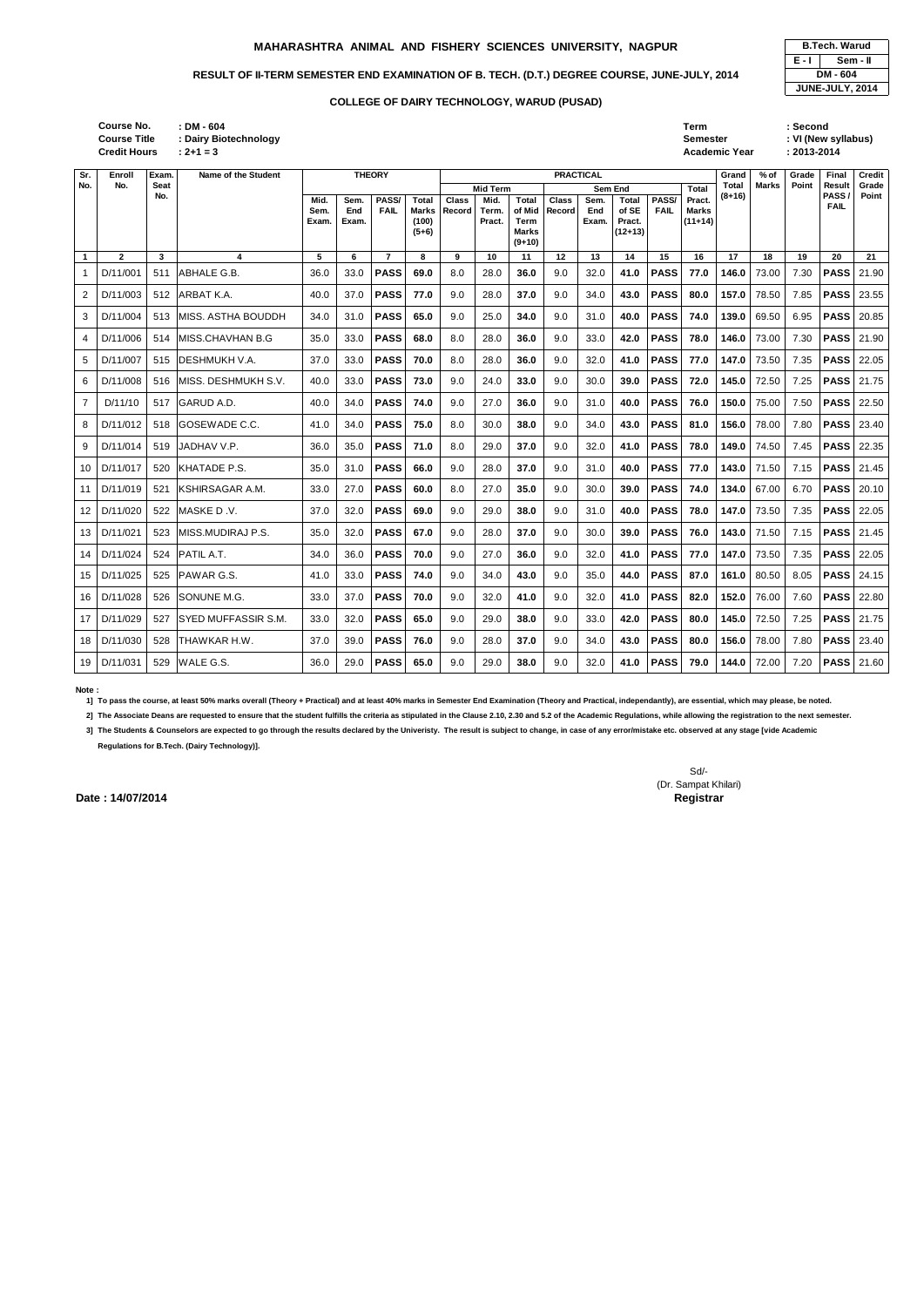| : DT - 610            | Term          | Second    |
|-----------------------|---------------|-----------|
| : Food Technology - I | Semester      | : VI (New |
| $.3 + 1 - 1$          | Academic Vear | 2013-20   |

**(New syllabus)** 

|                   | <b>B.Tech. Warud</b>   |  |  |  |  |  |  |  |  |  |  |
|-------------------|------------------------|--|--|--|--|--|--|--|--|--|--|
| E - I<br>Sem - II |                        |  |  |  |  |  |  |  |  |  |  |
|                   | DT-610                 |  |  |  |  |  |  |  |  |  |  |
|                   | <b>JUNE-JULY, 2014</b> |  |  |  |  |  |  |  |  |  |  |

**: 3+1 = 4 Academic Year : 2013-2014 Credit Hours Course No. Course Title : Food Technology - I**

| Sr.                  | Enroll       | Exam        | Name of the Student  |                       |                      | <b>THEORY</b>        |                                           |                        |                         |                                                            | <b>PRACTICAL</b>              |                      |                                              |                      |                                     | Grand           | $%$ of | Grade | Final          | <b>Credit</b>  |
|----------------------|--------------|-------------|----------------------|-----------------------|----------------------|----------------------|-------------------------------------------|------------------------|-------------------------|------------------------------------------------------------|-------------------------------|----------------------|----------------------------------------------|----------------------|-------------------------------------|-----------------|--------|-------|----------------|----------------|
| No.                  | No.          | Seat<br>No. |                      |                       |                      |                      |                                           |                        | <b>Mid Term</b>         |                                                            |                               | <b>Sem End</b>       |                                              |                      | <b>Total</b>                        | Total<br>(8+16) | Marks  | Point | Result<br>PASS | Grade<br>Point |
|                      |              |             |                      | Mid.<br>Sem.<br>Exam. | Sem.<br>End<br>Exam. | PASS/<br><b>FAIL</b> | Total<br><b>Marks</b><br>(100)<br>$(5+6)$ | <b>Class</b><br>Record | Mid.<br>Term.<br>Pract. | <b>Total</b><br>of Mid<br>Term<br><b>Marks</b><br>$(9+10)$ | <b>Class</b><br><b>Record</b> | Sem.<br>End<br>Exam. | <b>Total</b><br>of SE<br>Pract.<br>$(12+13)$ | PASS/<br><b>FAIL</b> | Pract.<br><b>Marks</b><br>$(11+14)$ |                 |        |       | <b>FAIL</b>    |                |
| $\blacktriangleleft$ | $\mathbf{2}$ | 3           | 4                    | 5                     | 6                    | $\overline{7}$       | 8                                         | 9                      | 10                      | 11                                                         | 12                            | 13                   | 14                                           | 15                   | 16                                  | 17              | 18     | 19    | 20             | 21             |
| 1                    | D/11/001     | 511         | <b>ABHALE G.B</b>    | 33.0                  | 28.0                 | <b>PASS</b>          | 61.0                                      | 8.0                    | 29.0                    | 37.0                                                       | 8.0                           | 28.0                 | 36.0                                         | <b>PASS</b>          | 73.0                                | 134.0           | 67.00  | 6.70  | <b>PASS</b>    | 26.80          |
| 2                    | D/11/003     | 512         | ARBAT K.A.           | 36.0                  | 32.0                 | <b>PASS</b>          | 68.0                                      | 8.0                    | 27.0                    | 35.0                                                       | 8.0                           | 30.0                 | 38.0                                         | <b>PASS</b>          | 73.0                                | 141.0           | 70.50  | 7.05  | <b>PASS</b>    | 28.20          |
| 3                    | D/11/004     | 513         | MISS. ASTHA BOUDDH   | 28.0                  | 31.0                 | <b>PASS</b>          | 59.0                                      | 8.0                    | 33.0                    | 41.0                                                       | 8.0                           | 30.0                 | 38.0                                         | <b>PASS</b>          | 79.0                                | 138.0           | 69.00  | 6.90  | <b>PASS</b>    | 27.60          |
| 4                    | D/11/006     | 514         | MISS.CHAVHAN B.G     | 34.0                  | 24.0                 | <b>PASS</b>          | 58.0                                      | 8.0                    | 33.0                    | 41.0                                                       | 8.0                           | 31.0                 | 39.0                                         | <b>PASS</b>          | 80.0                                | 138.0           | 69.00  | 6.90  | <b>PASS</b>    | 27.60          |
| 5                    | D/11/007     | 515         | <b>DESHMUKH V.A.</b> | 34.0                  | 32.0                 | <b>PASS</b>          | 66.0                                      | 8.0                    | 32.0                    | 40.0                                                       | 8.0                           | 30.0                 | 38.0                                         | <b>PASS</b>          | 78.0                                | 144.0           | 72.00  | 7.20  | <b>PASS</b>    | 28.80          |
| 6                    | D/11/008     | 516         | MISS. DESHMUKH S.V.  | 29.0                  | 29.0                 | <b>PASS</b>          | 58.0                                      | 8.0                    | 31.0                    | 39.0                                                       | 8.0                           | 30.0                 | 38.0                                         | <b>PASS</b>          | 77.0                                | 135.0           | 67.50  | 6.75  | <b>PASS</b>    | 27.00          |
| 7                    | D/11/10      | 517         | GARUD A.D.           | 38.0                  | 32.0                 | <b>PASS</b>          | 70.0                                      | 8.0                    | 34.0                    | 42.0                                                       | 8.0                           | 32.0                 | 40.0                                         | <b>PASS</b>          | 82.0                                | 152.0           | 76.00  | 7.60  | <b>PASS</b>    | 30.40          |
| 8                    | D/11/012     | 518         | GOSEWADE C.C.        | 34.0                  | 38.0                 | <b>PASS</b>          | 72.0                                      | 8.0                    | 30.0                    | 38.0                                                       | 8.0                           | 35.0                 | 43.0                                         | <b>PASS</b>          | 81.0                                | 153.0           | 76.50  | 7.65  | <b>PASS</b>    | 30.60          |
| 9                    | D/11/014     | 519         | JADHAV V.P.          | 36.0                  | 30.0                 | <b>PASS</b>          | 66.0                                      | 8.0                    | 33.0                    | 41.0                                                       | 8.0                           | 33.0                 | 41.0                                         | <b>PASS</b>          | 82.0                                | 148.0           | 74.00  | 7.40  | <b>PASS</b>    | 29.60          |
| 10                   | D/11/017     | 520         | KHATADE P.S.         | 30.0                  | 29.0                 | <b>PASS</b>          | 59.0                                      | 8.0                    | 32.0                    | 40.0                                                       | 8.0                           | 30.0                 | 38.0                                         | <b>PASS</b>          | 78.0                                | 137.0           | 68.50  | 6.85  | <b>PASS</b>    | 27.40          |
| 11                   | D/11/019     | 521         | KSHIRSAGAR A.M.      | 26.0                  | 23.0                 | <b>PASS</b>          | 49.0                                      | 8.0                    | 32.0                    | 40.0                                                       | 8.0                           | 32.0                 | 40.0                                         | <b>PASS</b>          | 80.0                                | 129.0           | 64.50  | 6.45  | <b>PASS</b>    | 25.80          |
| 12                   | D/11/020     | 522         | MASKE D.V.           | 30.0                  | 30.0                 | <b>PASS</b>          | 60.0                                      | 8.0                    | 30.0                    | 38.0                                                       | 8.0                           | 30.0                 | 38.0                                         | <b>PASS</b>          | 76.0                                | 136.0           | 68.00  | 6.80  | <b>PASS</b>    | 27.20          |
| 13                   | D/11/021     | 523         | MISS.MUDIRAJ P.S.    | 36.0                  | 31.0                 | <b>PASS</b>          | 67.0                                      | 8.0                    | 26.0                    | 34.0                                                       | 8.0                           | 33.0                 | 41.0                                         | <b>PASS</b>          | 75.0                                | 142.0           | 71.00  | 7.10  | <b>PASS</b>    | 28.40          |
| 14                   | D/11/024     | 524         | PATIL A.T.           | 26.0                  | 31.0                 | <b>PASS</b>          | 57.0                                      | 8.0                    | 28.0                    | 36.0                                                       | 8.0                           | 32.0                 | 40.0                                         | <b>PASS</b>          | 76.0                                | 133.0           | 66.50  | 6.65  | <b>PASS</b>    | 26.60          |
| 15                   | D/11/025     | 525         | PAWAR G.S.           | 35.0                  | 34.0                 | <b>PASS</b>          | 69.0                                      | 8.0                    | 33.0                    | 41.0                                                       | 8.0                           | 33.0                 | 41.0                                         | <b>PASS</b>          | 82.0                                | 151.0           | 75.50  | 7.55  | <b>PASS</b>    | 30.20          |
| 16                   | D/11/028     | 526         | SONUNE M.G.          | 32.0                  | 32.0                 | <b>PASS</b>          | 64.0                                      | 8.0                    | 30.0                    | 38.0                                                       | 8.0                           | 34.0                 | 42.0                                         | <b>PASS</b>          | 80.0                                | 144.0           | 72.00  | 7.20  | <b>PASS</b>    | 28.80          |
| 17                   | D/11/029     | 527         | SYED MUFFASSIR S.M.  | 30.0                  | 28.0                 | <b>PASS</b>          | 58.0                                      | 8.0                    | 31.0                    | 39.0                                                       | 8.0                           | 30.0                 | 38.0                                         | <b>PASS</b>          | 77.0                                | 135.0           | 67.50  | 6.75  | <b>PASS</b>    | 27.00          |
| 18                   | D/11/030     | 528         | THAWKAR H.W.         | 37.0                  | 23.0                 | <b>PASS</b>          | 60.0                                      | 8.0                    | 33.0                    | 41.0                                                       | 8.0                           | 34.0                 | 42.0                                         | <b>PASS</b>          | 83.0                                | 143.0           | 71.50  | 7.15  | <b>PASS</b>    | 28.60          |
| 19                   | D/11/031     | 529         | WALE G.S.            | 39.0                  | 28.0                 | <b>PASS</b>          | 67.0                                      | 8.0                    | 31.0                    | 39.0                                                       | 8.0                           | 33.0                 | 41.0                                         | <b>PASS</b>          | 80.0                                | 147.0           | 73.50  | 7.35  | <b>PASS</b>    | 29.40          |

**Note :** 

**1] To pass the course, at least 50% marks overall (Theory + Practical) and at least 40% marks in Semester End Examination (Theory and Practical, independantly), are essential, which may please, be noted.**

**2] The Associate Deans are requested to ensure that the student fulfills the criteria as stipulated in the Clause 2.10, 2.30 and 5.2 of the Academic Regulations, while allowing the registration to the next semester.**

**3] The Students & Counselors are expected to go through the results declared by the Univeristy. The result is subject to change, in case of any error/mistake etc. observed at any stage [vide Academic** 

**Regulations for B.Tech. (Dairy Technology)].**

Sd/- (Dr. Sampat Khilari)

**Date : 14/07/2014** Registrar

# **MAHARASHTRA ANIMAL AND FISHERY SCIENCES UNIVERSITY, NAGPUR**

# RESULT OF II-TERM SEMESTER END EXAMINATION OF B. TECH. (D.T.) DEGREE COURSE, JUNE-JULY, 2014